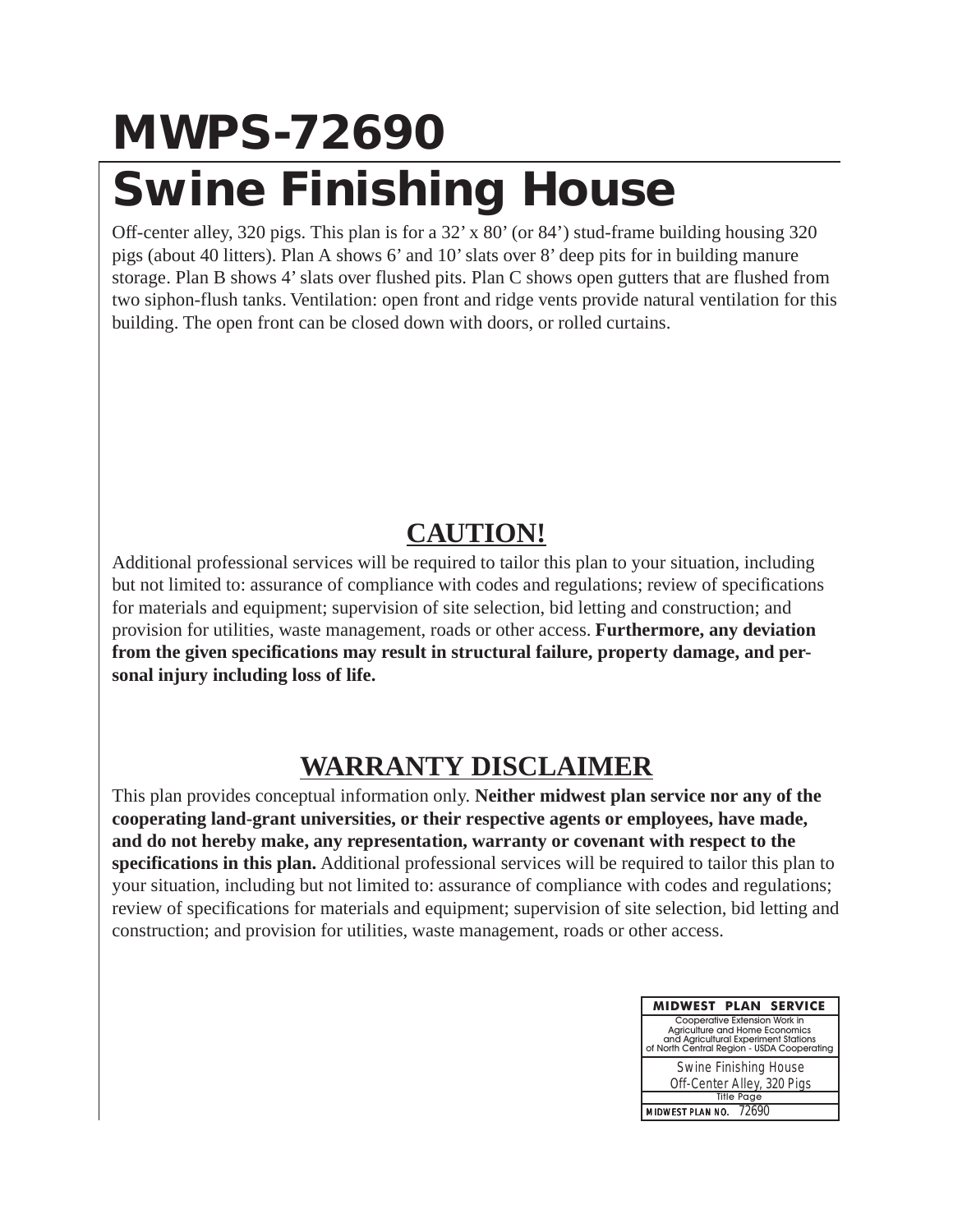

 $\frac{1}{s}$ 

 $\frac{8}{3}$ 

Beams. Slats

an<br>San

ωŏ

8 similar to page 7 of 72681

Page 1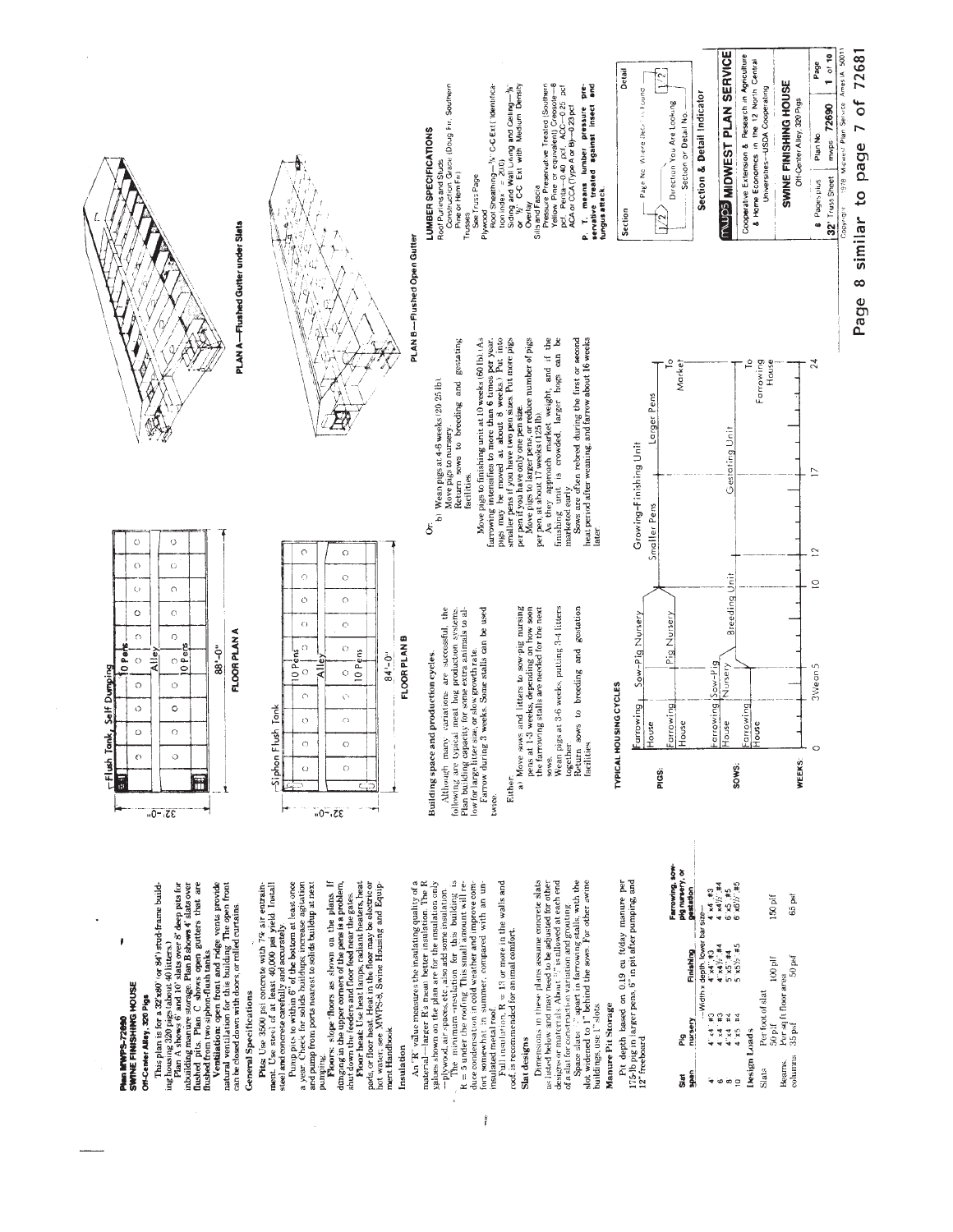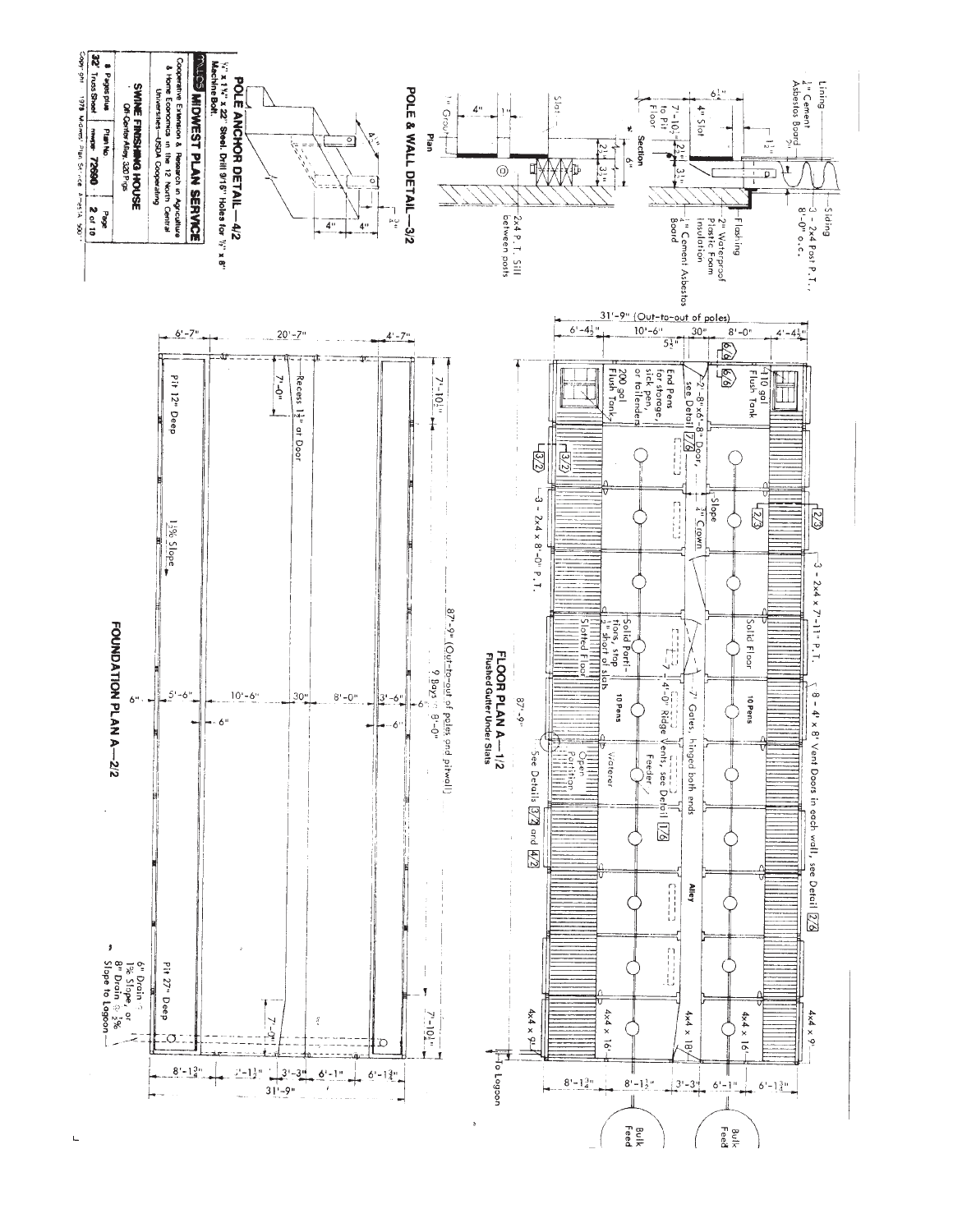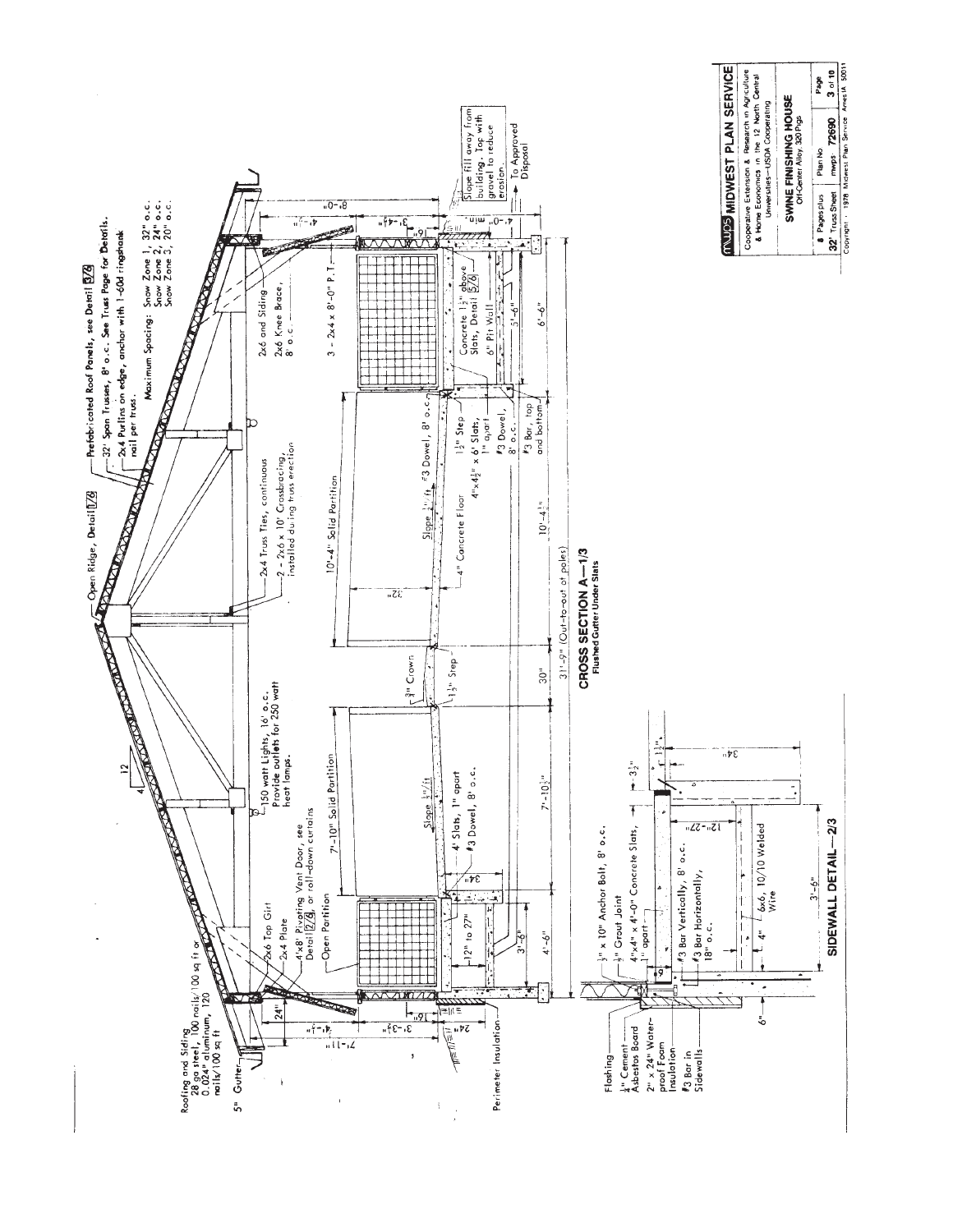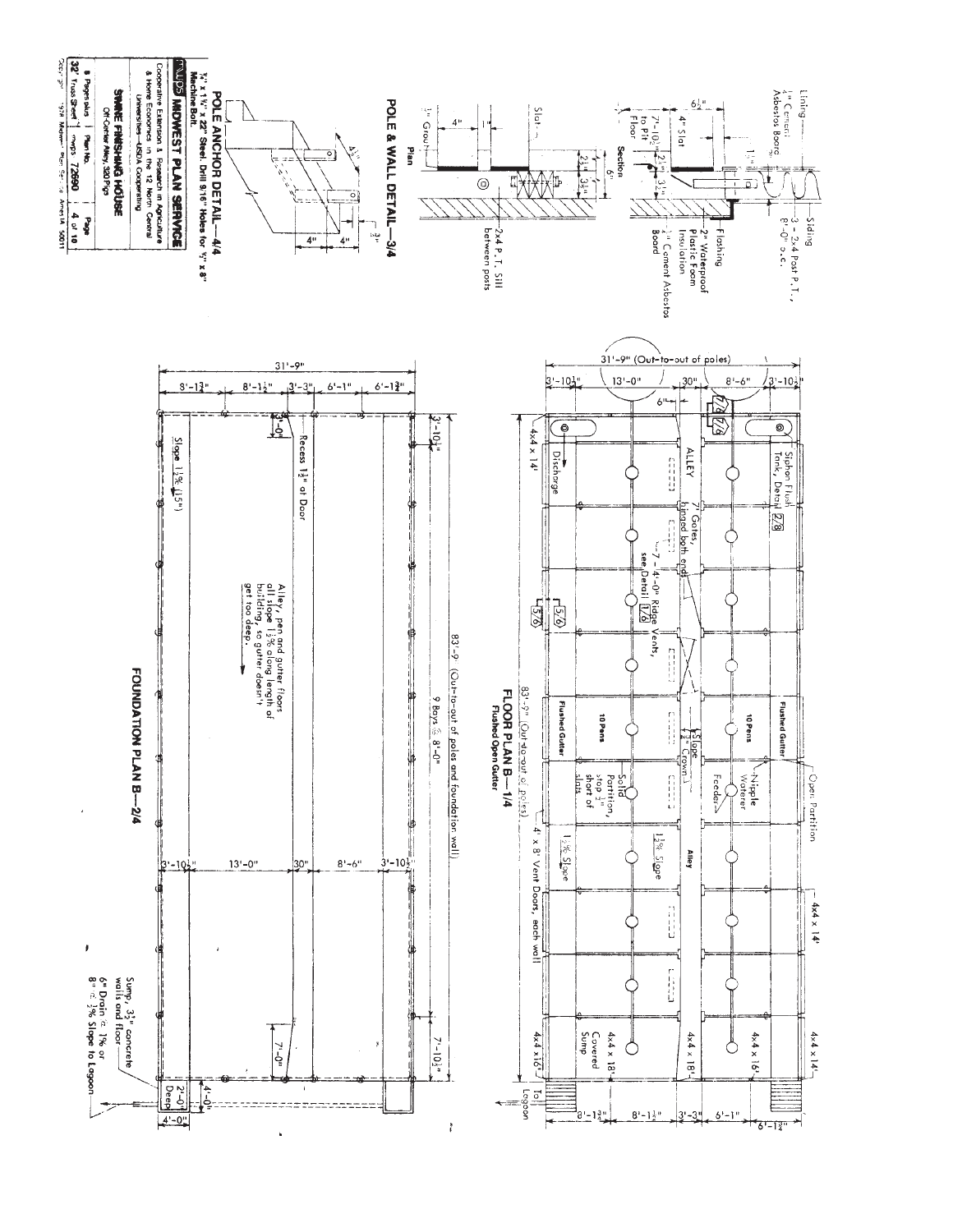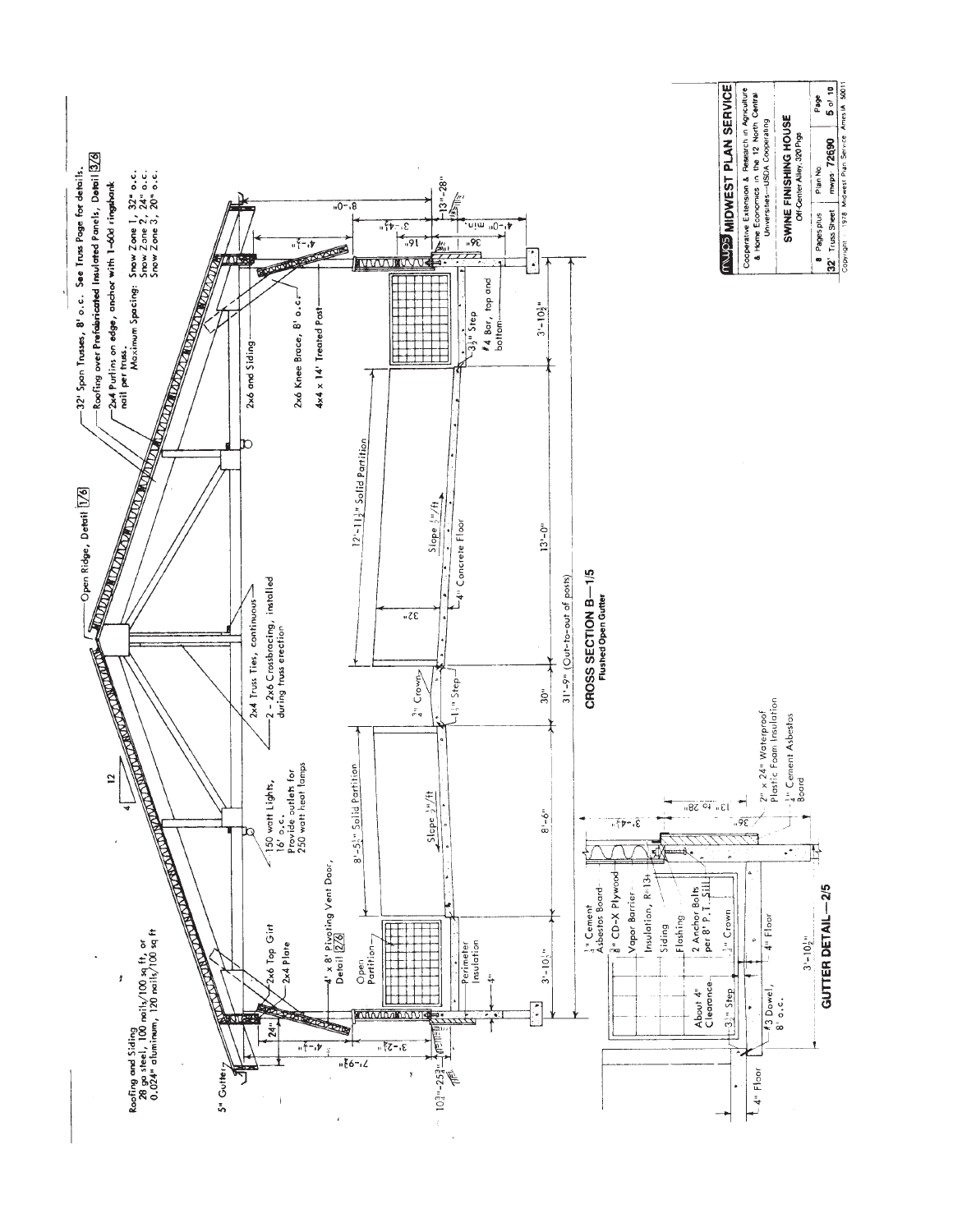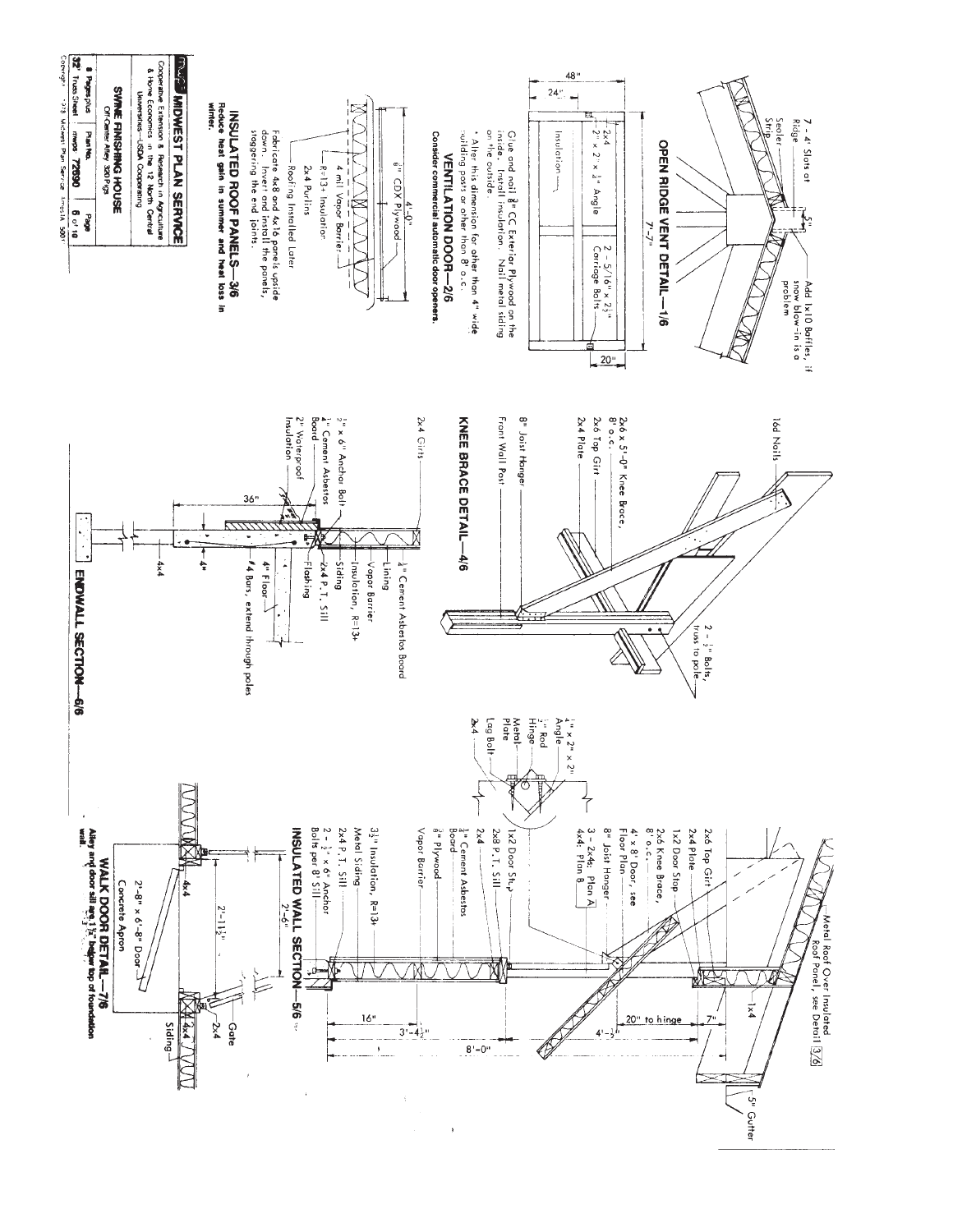